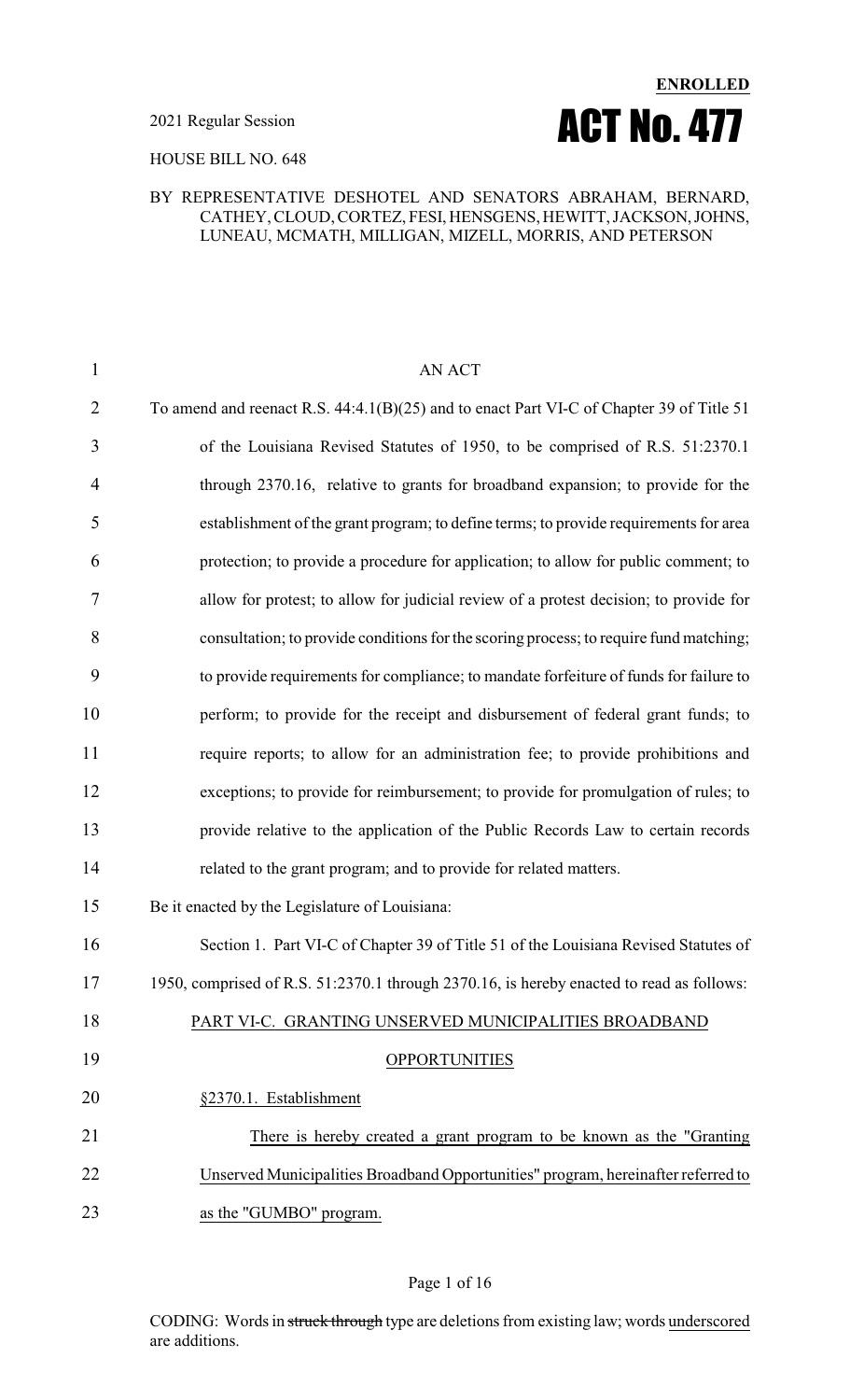| 1              | §2370.2. Definitions                                                                    |
|----------------|-----------------------------------------------------------------------------------------|
| $\overline{2}$ | As used in this Part, the following terms have the meaning ascribed to them:            |
| 3              | "Agriculture" means the commercial planting, growing, harvesting,<br>(1)                |
| 4              | production, storage, processing, marketing, distribution, or export of any agricultural |
| 5              | product, including but not limited to farm products, livestock and livestock products,  |
| 6              | poultry and poultry products, milk and dairy products, fruit and other horticultural    |
| 7              | products, and seafood and aquacultural products.                                        |
| 8              | "Broadband service" means deployed internet access service with a<br>(2)                |
| 9              | minimum of twenty-five megabits per second (Mbps) download and at least three           |
| 10             | megabits per second upload transmission speeds.                                         |
| 11             | (3) "Cooperative" means a corporation organized under Part I of Chapter 2               |
| 12             | of Title 12 of the Louisiana Revised Statutes of 1950 or a corporation who becomes      |
| 13             | subject to the those provisions pursuant to R.S. 12:401 et seq.                         |
| 14             | "Director" means the executive director of the office of broadband<br>(4)               |
| 15             | development and connectivity within the division of administration.                     |
| 16             | "Economically distressed parish" means an unserved area that is in need<br>(5)          |
| 17             | of expansion of business and industry and the creation of jobs, giving consideration    |
| 18             | to unemployment, per capita income, and the number of residents receiving public        |
| 19             | assistance within that unserved area.                                                   |
| 20             | "Eligible grant recipient" means a provider of broadband service,<br>(6)                |
| 21             | including a provider operated by a local government if the local government is          |
| 22             | compliant with the Local Government Fair Competition Act prior to July 1, 2021,         |
| 23             | with respect to providing such services, a cooperative, or any partnership thereof.     |
| 24             | "Eligible parishes" means any parish with unserved structures.                          |
| 25             | "Eligible project" means a discrete and specific project located in an<br>(8)           |
| 26             | unserved area of an eligible parish seeking to provide broadband service to homes,      |
| 27             | households, businesses, educational facilities, healthcare facilities, and community    |
| 28             | anchor points not currently served. A project that is primarily engaged in middle-      |
| 29             | mile, backhaul, or similar work is not an eligible project. The inclusion of middle-    |
| 30             | mile, backhaul, or similar capacity is permissible in an eligible project, if the       |

# Page 2 of 16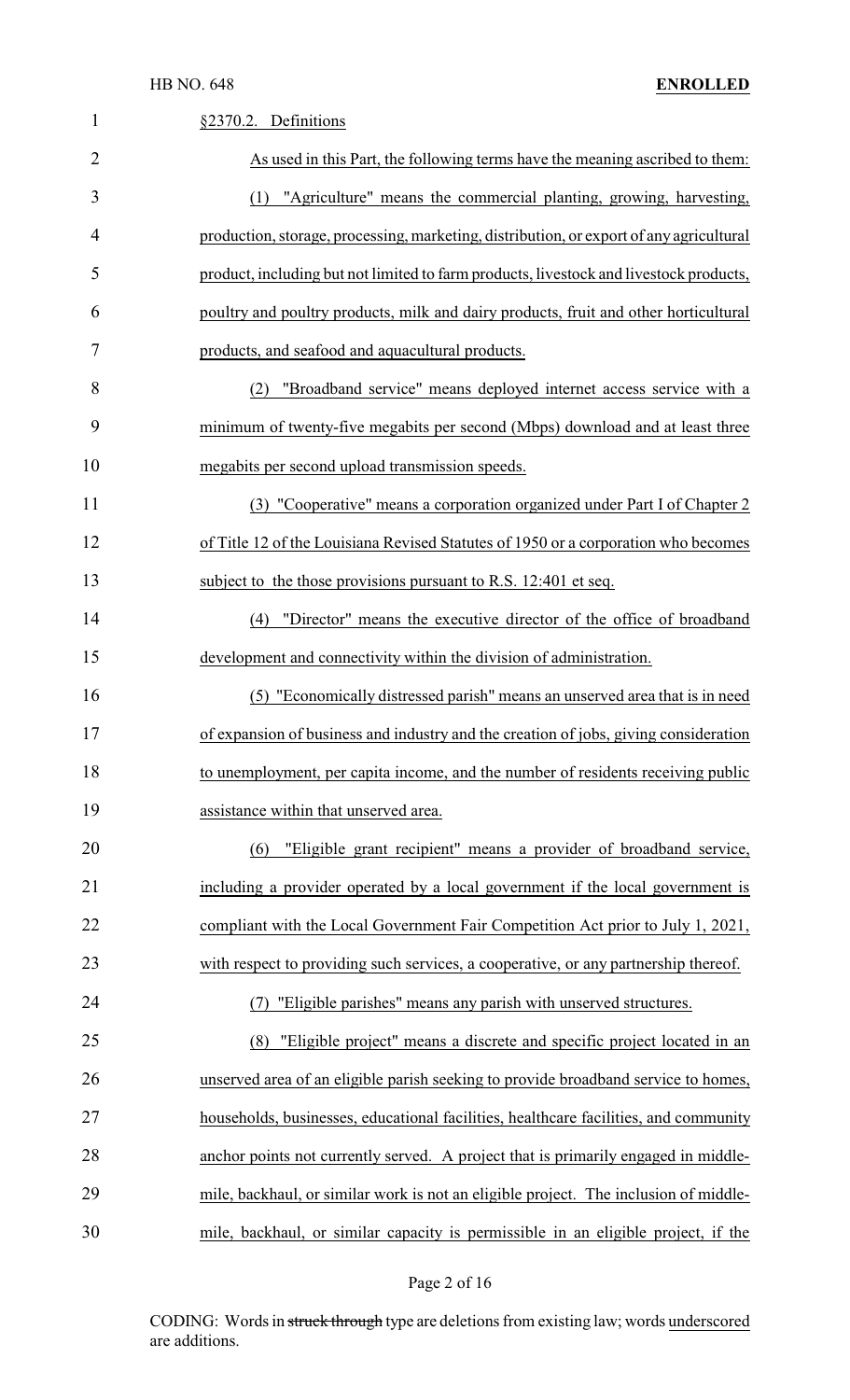| $\mathbf{1}$   | capacity does not otherwise exist and is necessary for the project's last-mile          |
|----------------|-----------------------------------------------------------------------------------------|
| $\overline{2}$ | broadband connectivity to end users. If a contiguous project area crosses from one      |
| 3              | eligible parish into one or more eligible adjacent parishes, for the purposes of this   |
| 4              | Part, the project shall be deemed to be located in the parish where the greatest        |
| 5              | number of unserved households are proposed to be served.                                |
| 6              | (9) "Household" means any individual or group of individuals who are living             |
| 7              | together at the same address as one economic unit. A household may include related      |
| 8              | and unrelated persons. An "economic unit" consists of all adult individuals             |
| 9              | contributing to and sharing in the income and expenses of a household. An adult is      |
| 10             | any person eighteen years or older. If an adult has no or minimal income, and lives     |
| 11             | with someone who provides financial support to him, both people shall be considered     |
| 12             | part of the same household. Children under the age of eighteen living with their        |
| 13             | parents or guardians are considered to be part of the same household as their parents   |
| 14             | or guardians.                                                                           |
| 15             | "Infrastructure" means existing facilities, equipment, materials, and<br>(10)           |
| 16             | structures that an internet service provider has installed either for its core business |
| 17             | or public enterprise purposes. Examples include but are not limited to copper wire,     |
| 18             | coaxial cable, optical cable, loose tube cable, communication huts, conduits, vaults,   |
| 19             | patch panels, mounting hardware, poles, generators, batteries and cabinets, network     |
| 20             | nodes, network routers, network switches, microwave relays, microwave receivers,        |
| 21             | site routers, outdoor cabinets, towers, easements, rights-of-way, and buildings or      |
| 22             | structures owned by the entity that are made available for location or collocation      |
| 23             | purposes.                                                                               |
| 24             | "Infrastructure costs" means costs directly related to the construction<br>(11)         |
| 25             | of broadband infrastructure for the extension of broadband service for an eligible      |
| 26             | project, including installation, acquiring or updating easements, backhaul              |
| 27             | infrastructure, and testing costs.<br>The term does not include overhead or             |
| 28             | administrative costs.                                                                   |
| 29             | (12) "Local government" means a parish, municipality, or school board, or               |
| 30             | any instrumentality thereof.                                                            |

# Page 3 of 16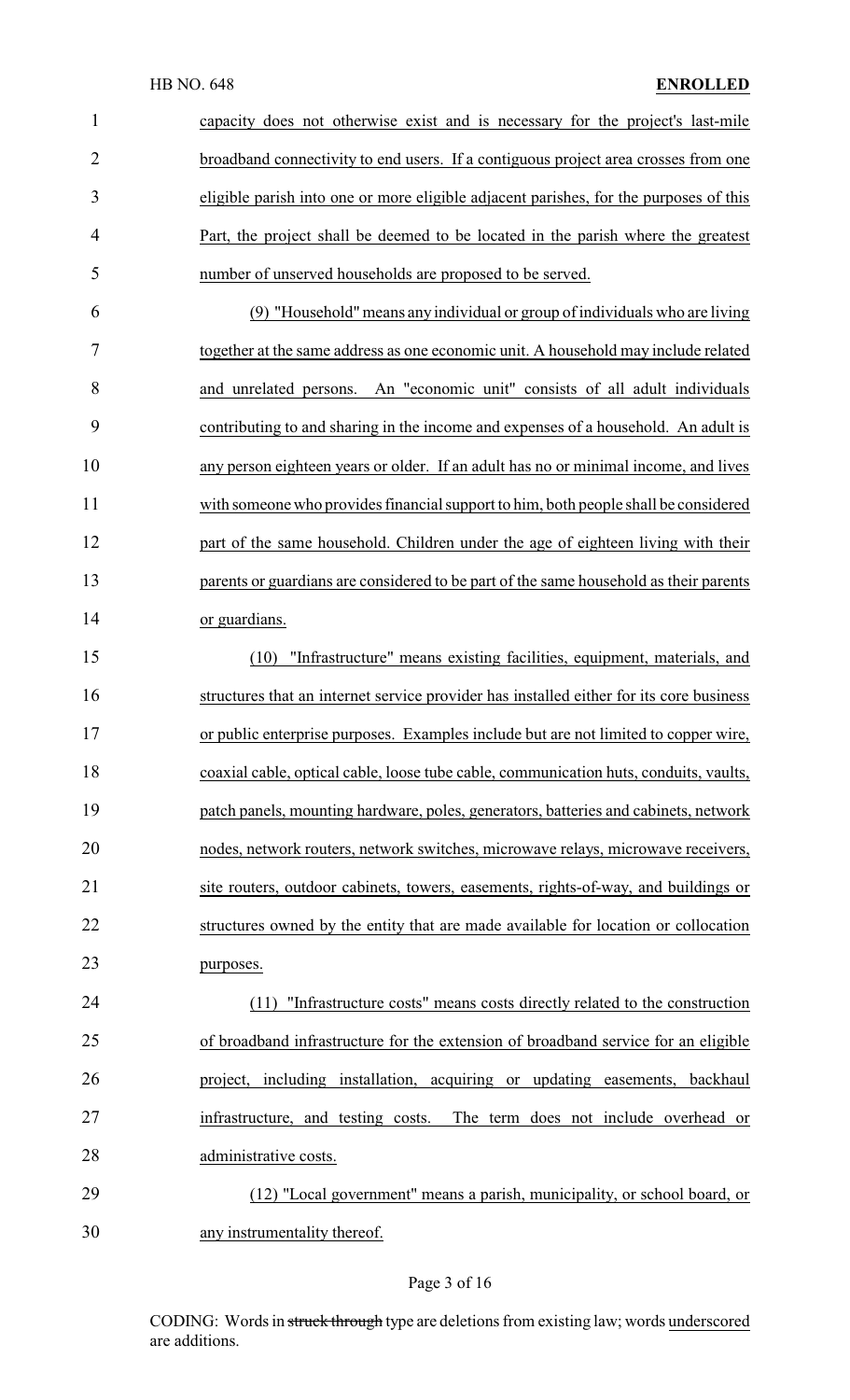| $\mathbf{1}$   | (13) "Office" means the office of broadband development and connectivity               |
|----------------|----------------------------------------------------------------------------------------|
| $\overline{2}$ | within the division of administration.                                                 |
| 3              | (14) "Prospective broadband recipient" means a household, home, business,              |
| 4              | educational facility, healthcare facility, community anchor point, agricultural        |
| 5              | operation, or agricultural processing facility that is currently unserved and is       |
| 6              | identified in an application submitted in accordance with this Part.                   |
| 7              | (15) "Shapefile" means a file format for storing, depicting, and analyzing             |
| 8              | geospatial data depicting broadband coverage, comprised of several component files,    |
| 9              | such as a Main file (.shp), an Index file, (.sbx) and a dBASE table (.dbf).            |
| 10             | "Unserved" means, notwithstanding any other provision of law, any<br>(16)              |
| 11             | federal funding awarded to or allocated by the state for broadband deployment shall    |
| 12             | not be used, directly or indirectly, to deploy broadband infrastructure to provide     |
| 13             | broadband internet service in any area of the state where broadband internet service   |
| 14             | of at least twenty-five Mbps download and three Mbps upload is available from at       |
| 15             | least one internet service provider.                                                   |
| 16             | "Unserved area" means a designated geographic area that is presently<br>(17)           |
| 17             | without access to broadband service, as defined in this Section, offered by a wireline |
| 18             | or fixed wireless provider. Areas included in an application where a provider has      |
| 19             | been designated to receive funds through other state or federally funded programs      |
| 20             | designed specifically for broadband deployment shall be considered served if such      |
| 21             | funding is intended to result in the initiation of activity related to construction of |
| 22             | broadband infrastructure in such area within twenty-four months of the expiration      |
| 23             | of the sixty-day period related to such application established pursuant to R.S.       |
| 24             | $51:2370.4(C)$ .                                                                       |
| 25             | §2370.3. Ineligibility due to funds; submission of census block, shape file area, and  |
| 26             | address data; time limitations                                                         |
| 27             | A. A provider receiving Universal Service, Connect America Phase II, Rural             |
| 28             | Digital Opportunity Fund, or non-federal funds to deploy broadband service may         |
| 29             | qualify the area for protection by submitting, within sixty days of the close of the   |
| 30             | application period, a listing of the census blocks, shapefile areas, individual        |

Page 4 of 16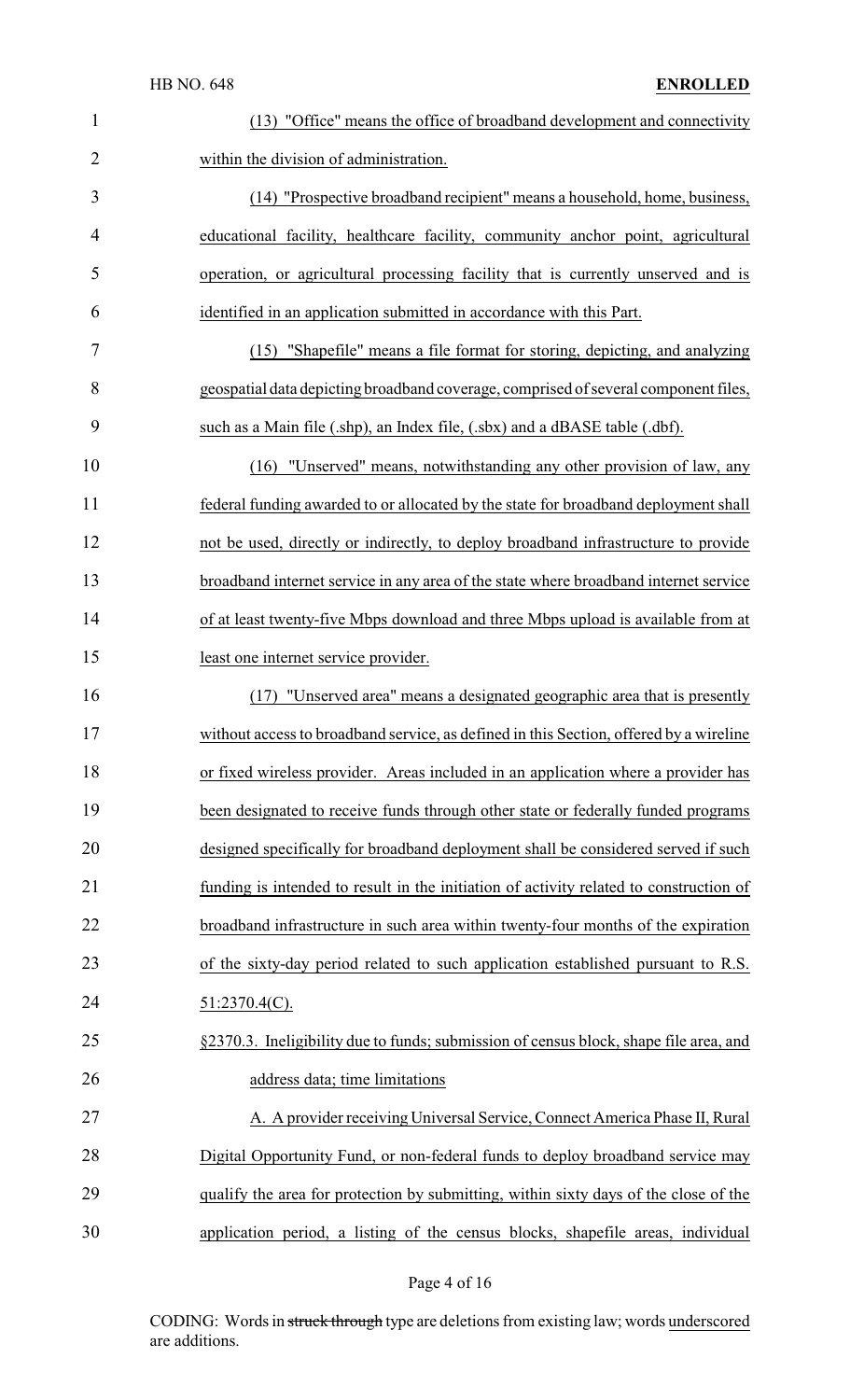| $\mathbf{1}$   | addresses, or portions thereof, comprising the federally-funded project areas meeting   |
|----------------|-----------------------------------------------------------------------------------------|
| $\overline{2}$ | this requirement to the office.                                                         |
| 3              | B. In future program years, the deadline for submitting the census blocks,              |
| 4              | shapefile areas, individual addresses, or portions thereof shall be established by the  |
| 5              | office, but shall not be less than sixty days prior to the beginning date of the        |
| 6              | application period. This will enable the office to update maps and advise applicants    |
| 7              | as to the unserved areas of the state that are ineligible for consideration in that     |
| 8              | program year.                                                                           |
| 9              | C. The office shall only utilize the data to update maps of census blocks,              |
| 10             | shapefile areas, individual addresses, or portions thereof and to reflect the census    |
| 11             | blocks, shapefile areas, individual addresses, or portions thereof as being served.     |
| 12             | D. In no instance shall an applicant be required to provide any data beyond             |
| 13             | that which it is required to provide to the Federal Communications Commission           |
| 14             | pursuant to The Broadband Deployment Accuracy and Technological Availability            |
| 15             | Act pursuant to 47 U.S.C. 641 et seq.                                                   |
| 16             | E. Failure on the part of a provider to submit the listing of census blocks,            |
| 17             | shapefile areas, individual addresses, or portions thereof by the deadline shall result |
| 18             | in those areas being ineligible for exclusion under the GUMBO program during the        |
| 19             | upcoming program year. A provider that has facilities in the area or that intends to    |
| 20             | deploy broadband service within twenty-four months shall be able to protest             |
| 21             | ineligibility.                                                                          |
| 22             | F. The office shall use the provided census blocks, shapefile areas, individual         |
| 23             | addresses, or portions thereof only for mapping of unserved areas.                      |
| 24             | G. Upon expiration of the twenty-four month reservation period described                |
| 25             | in Subsection E of this Section, a provider that has received a reservation of census   |
| 26             | blocks, shapefile areas, individual addresses, or portions thereof shall submit written |
| 27             | documentation by April thirtieth of the year following the program year that the        |
| 28             | initiation of activity related to broadband infrastructure will or has begun in the     |
| 29             | census blocks, shapefile areas, individual addresses, or portions thereof, that have    |

# Page 5 of 16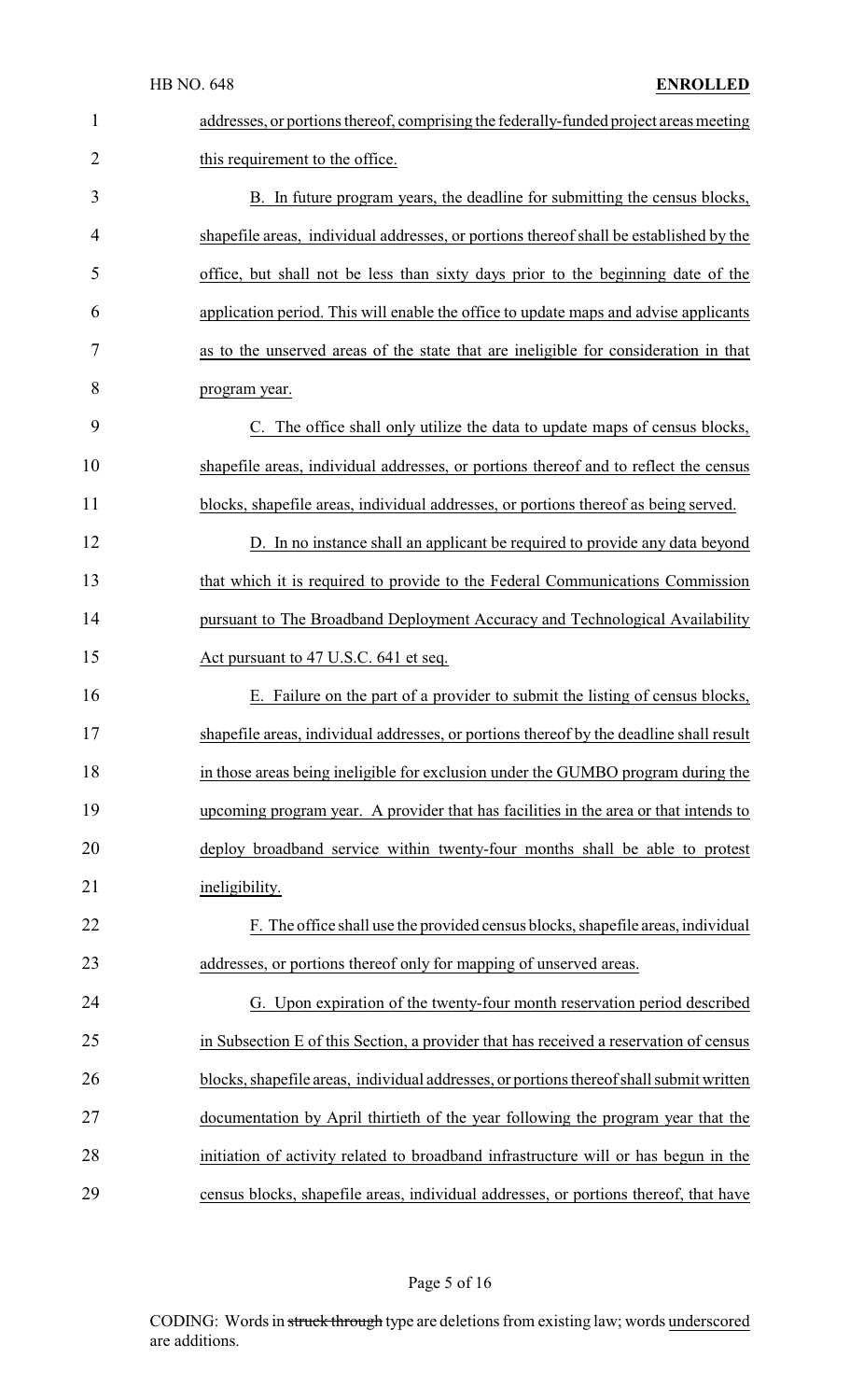| $\mathbf{1}$   | been deemed ineligible by the office due to the existence of a federally-funded          |
|----------------|------------------------------------------------------------------------------------------|
| $\overline{2}$ | project area.                                                                            |
| 3              | §2370.4. Applications; burden of proof; public comment; protest                          |
| 4              | A. Applications for grants shall be submitted at times designated by the                 |
| 5              | director and shall include, at a minimum, the following information:                     |
| 6              | (1) An attestation to the office that the proposed project area is eligible.             |
| 7              | (2) The identity of the applicant and its qualifications and experience with             |
| 8              | deployment of broadband.                                                                 |
| 9              | (3) The estimated total cost and duration of the project.                                |
| 10             | (4) The amount to be funded by the applicant.                                            |
| 11             | (5) An illustration or description of the area to be served, identifying the             |
| 12             | number of residential and commercial locations that will have access to broadband        |
| 13             | as a result of the project, including any available addresses, or other identifying      |
| 14             | information satisfactory to the office, for the foregoing. In the event that the office  |
| 15             | is unable to identify the proposed project area with specificity, the office may require |
| 16             | the applicant to submit additional information. If construction of the proposed          |
| 17             | project would result in the provision of broadband service to areas that are not         |
| 18             | eligible for funding, those ineligible areas should be identified in the application     |
| 19             | along with the eligible areas.                                                           |
| 20             | (6) An assessment of the current level of broadband access in the proposed               |
| 21             | deployment area.                                                                         |
| 22             | The proposed estimated construction timeline.                                            |
| 23             | A description of the broadband service to be provided, including the<br>(8)              |
| 24             | proposed upstream and downstream broadband speeds to be delivered and any                |
| 25             | applicable data caps.                                                                    |
| 26             | (9) Any other information or supplementary documentation requested by the                |
| 27             | office.                                                                                  |
| 28             | (10) A plan to encourage users to connect that incorporates, at a minimum,               |
| 29             | multimedia advertising and marketing programs.                                           |

# Page 6 of 16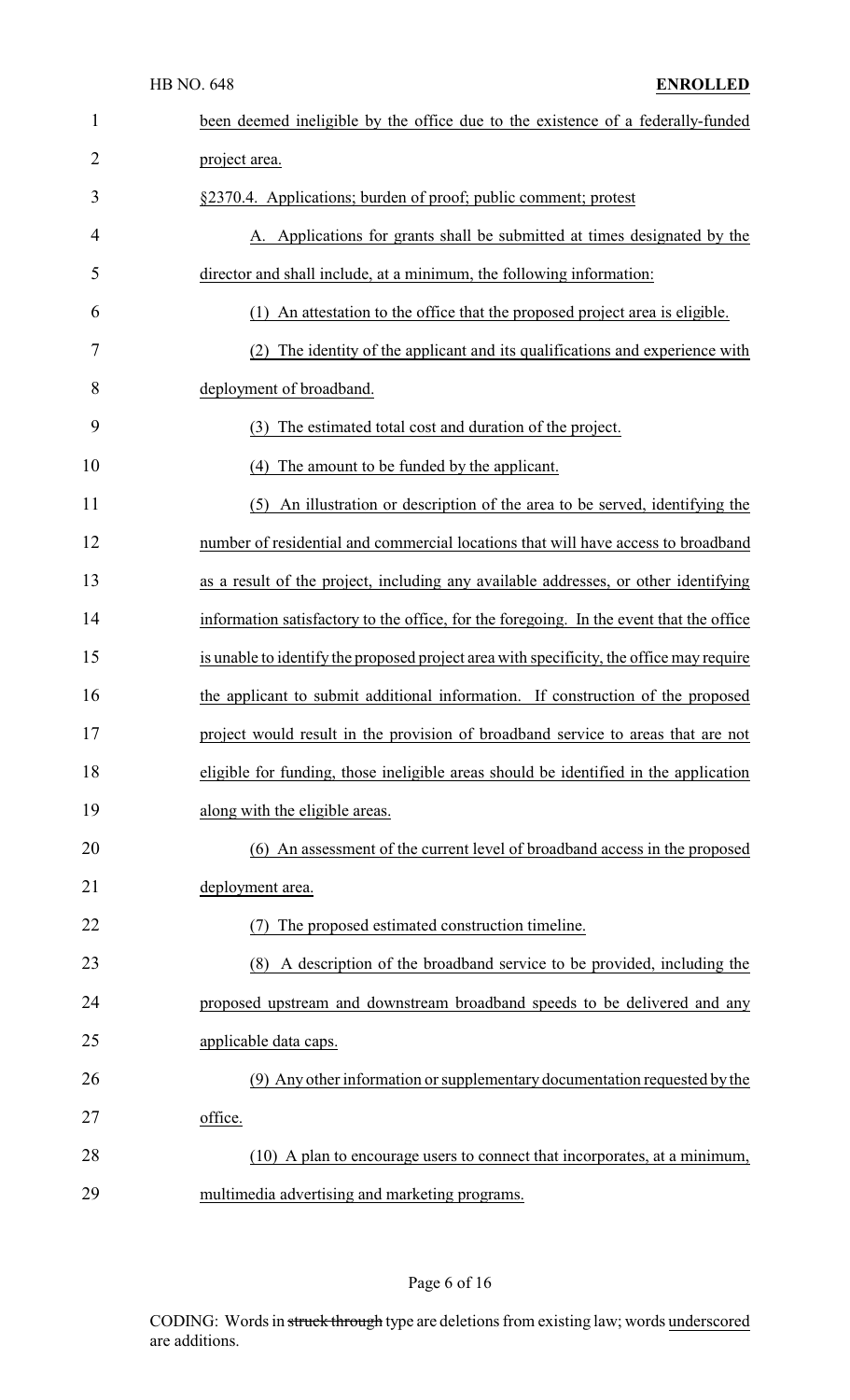| $\mathbf{1}$   | (11) For the proposed area to be served, the infrastructure cost per location          |
|----------------|----------------------------------------------------------------------------------------|
| $\overline{2}$ | for the project.                                                                       |
| 3              | Evidence of support for the project from citizens, local government,<br>(12)           |
| 4              | businesses, and institutions in the community.                                         |
| 5              | (13) The proposed advertised speed to be marketed to end users, and the                |
| 6              | projected cost to the consumer to utilize the service at the projected speed.          |
| 7              | (14) An explanation of the scalability of the broadband infrastructure to be           |
| 8              | deployed for higher broadband speeds in the future.                                    |
| 9              | B. A provider submitting an application pursuant to this Section shall bear            |
| 10             | the burden of proof that the proposed area to be served can, in fact, be served using  |
| 11             | the proposed technology.                                                               |
| 12             | C(1)<br>Applications shall be made publicly available, subject to the                  |
| 13             | confidentiality protections provided in this Part, by posting on the website of the    |
| 14             | office or the website of the division of administration for a period of at least sixty |
| 15             | days prior to award. During the sixty-day period, any interested party may submit      |
| 16             | comments to the director concerning any pending application. Any aggrieved person      |
| 17             | may submit a protest of any application or award in accordance with R.S. 51:2370.5.    |
| 18             | Protests shall be submitted in writing, accompanied by all relevant supporting         |
| 19             | documentation, and shall be considered by the office in connection with the review     |
| 20             | of the application. Upon submission of evidence to the office that the proposed        |
| 21             | project area includes prospective broadband recipients that are served, the office may |
| 22             | work with an applicant to amend an application to reduce the number of unserved        |
| 23             | prospective broadband recipients in the project area to reflect an accurate level of   |
| 24             | current broadband service. The office may revise application scores in accordance      |
| 25             | with amended applications. The office shall not grant funds to an applicant who        |
| 26             | submits an application that does not comply with program requirements. For             |
| 27             | applications with filed protests, the director shall issue a written decision to the   |
| 28             | protesting party at least fifteen days prior to the approval of that application.      |
| 29             | Following a protest that is granted for a portion of the application, the office shall |
| 30             | release to an applicant the locations or areas declared ineligible. Any provider       |

# Page 7 of 16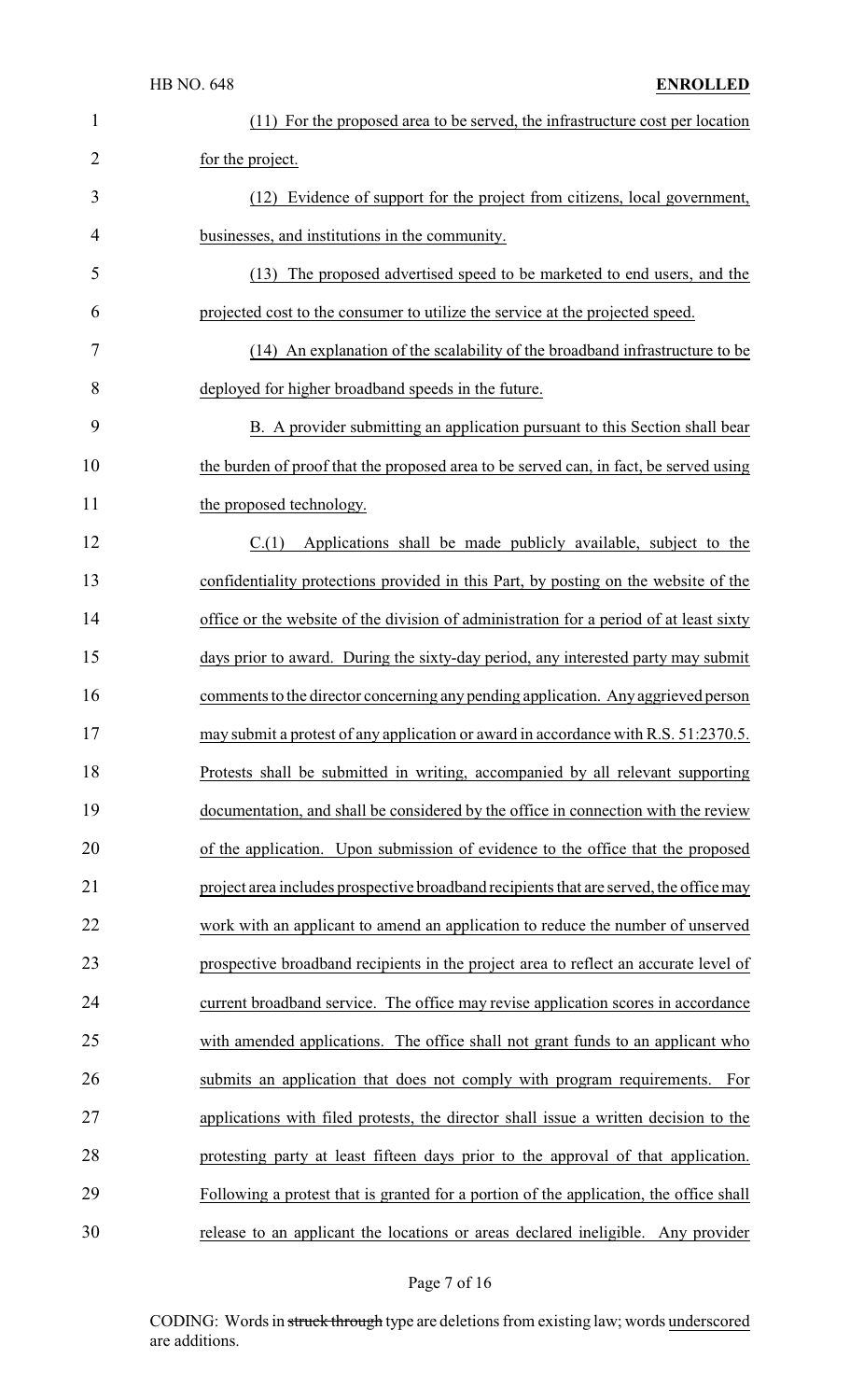#### HB NO. 648 **ENROLLED**

| $\mathbf{1}$   | submitting a protest shall attest that the information in the protest is accurate and that |
|----------------|--------------------------------------------------------------------------------------------|
| $\overline{2}$ | the protest is submitted in good faith. The office may deny any protest or application     |
| 3              | that contains inaccurate information.                                                      |
| $\overline{4}$ | (2) As a means of resolving a protest, the office may utilize speed tests that             |
| 5              | conform to the methodology employed in the Federal Communications                          |
| 6              | Commission's "Measuring Broadband America" report to determine if the protested            |
| 7              | area or individual households or businesses currently have access to broadband             |
| 8              | service as defined in this Part. All decisions regarding the speed test to be utilized     |
| 9              | and the manner by which the speed tests are applied shall be made by the director or       |
| 10             | his designee.                                                                              |
| 11             | (3) The office shall treat any information submitted with a protest that is not            |
| 12             | publicly available as confidential and subject to the trade secrets protections of state   |
| 13             | law upon a challenging provider's request for confidential treatment.                      |
| 14             | §2370.5. Administrative and judicial review                                                |
| 15             | The director or his designee shall have authority, prior to the<br>A.                      |
| 16             | commencement of an action in court concerning a protest arising under this Part, to        |
| 17             | settle and resolve the protest of an aggrieved person concerning a grant application       |
| 18             | This authority shall be exercised in accordance with applicable regulations.               |
| 19             | B. If the protest is not resolved by mutual agreement, the director or his                 |
| 20             | designee shall, within fourteen days, issue a decision in writing. The decision shall:     |
| 21             | (1) State the reasons for the action taken.                                                |
| 22             | (2) Inform the protestant of its right to administrative and judicial review as            |
| 23             | provided in this Part.                                                                     |
| 24             | C. A copy of the decision required by Subsection B of this Section shall be                |
| 25             | mailed or otherwise furnished immediately to the protestant and any other party            |
| 26             | intervening.                                                                               |
| 27             | D. A decision required by Subsection B of this Section shall be final and                  |
| 28             | conclusive unless one of the following applies:                                            |
| 29             | (1) The decision is fraudulent.                                                            |

# Page 8 of 16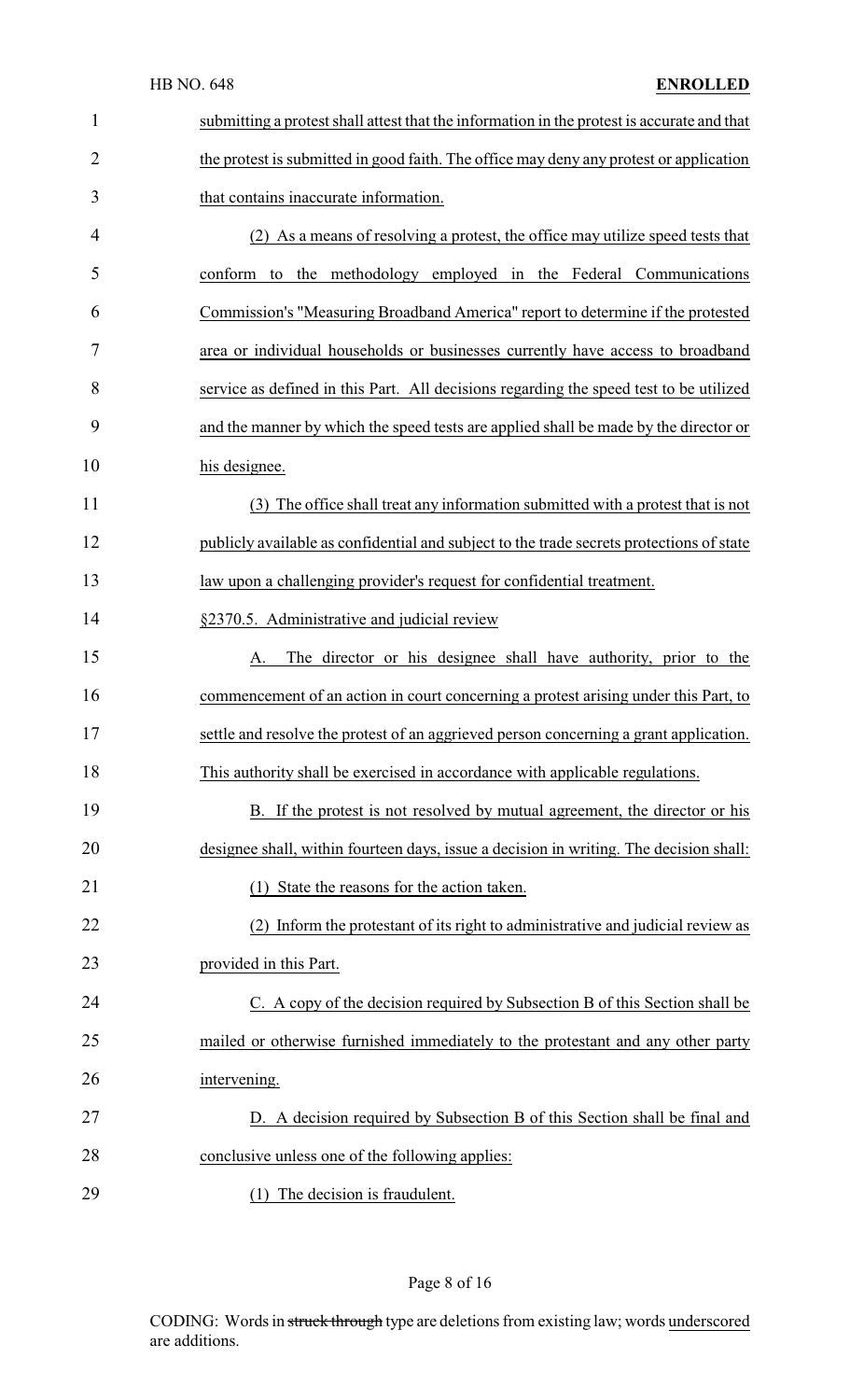| $\mathbf{1}$   | The person adversely affected by the decision has timely appealed to the            |
|----------------|-------------------------------------------------------------------------------------|
| $\overline{2}$ | commissioner of administration in accordance with Subsection E of this Section.     |
| 3              | E. The aggrieved person shall file an appeal with the commissioner of               |
| 4              | administration within fifteen days of receipt of a decision issued pursuant to      |
| 5              | Subsection B of this Section. The commissioner of administration shall have the     |
| 6              | authority to review and determine any appeal by an aggrieved person from a          |
| 7              | determination by the director or his designee.                                      |
| 8              | F. On any appeal filed pursuant to Subsection E of this Section, the                |
| 9              | commissioner shall decide within fourteen days whether the decision concerning a    |
| 10             | grant application was in accordance with this state's constitution, statutes, and   |
| 11             | regulations, and the terms and conditions of the application. Any prior             |
| 12             | determinations by the director or his designee shall not be final or conclusive.    |
| 13             | G. A copy of the decision issued pursuant to Subsection F of this Section           |
| 14             | shall be mailed or otherwise furnished immediately to the protestant and any other  |
| 15             | party intervening.                                                                  |
| 16             | H. A decision issued pursuant to Subsection F of this Section shall be final        |
| 17             | and conclusive unless one of the following applies:                                 |
| 18             | (1) The decision is fraudulent.                                                     |
| 19             | (2) The person adversely affected by the decision has appealed to the court         |
| 20             | as provided for in Subsection I of this Section.                                    |
| 21             | The aggrieved person shall file an appeal in the Nineteenth Judicial                |
| 22             | District Court within seven days of receipt of a decision issued pursuant to        |
| 23             | Subsection F of this Section. The Nineteenth Judicial District Court shall have     |
| 24             | exclusive venue over an action between the state and an applicant, prospective or   |
| 25             | actual, to determine whether an award of a grant is in accordance with this state's |
| 26             | constitution, statutes, and regulations. Such actions shall extend to all kinds of  |
| 27             | actions, whether for monetary damages or for declaratory, injunctive, or other      |
| 28             | equitable relief.                                                                   |
| 29             | J. Any party aggrieved by a final judgment or interlocutory order or ruling         |
| 30             | of the Nineteenth Judicial District Court may appeal or seek review thereof, as the |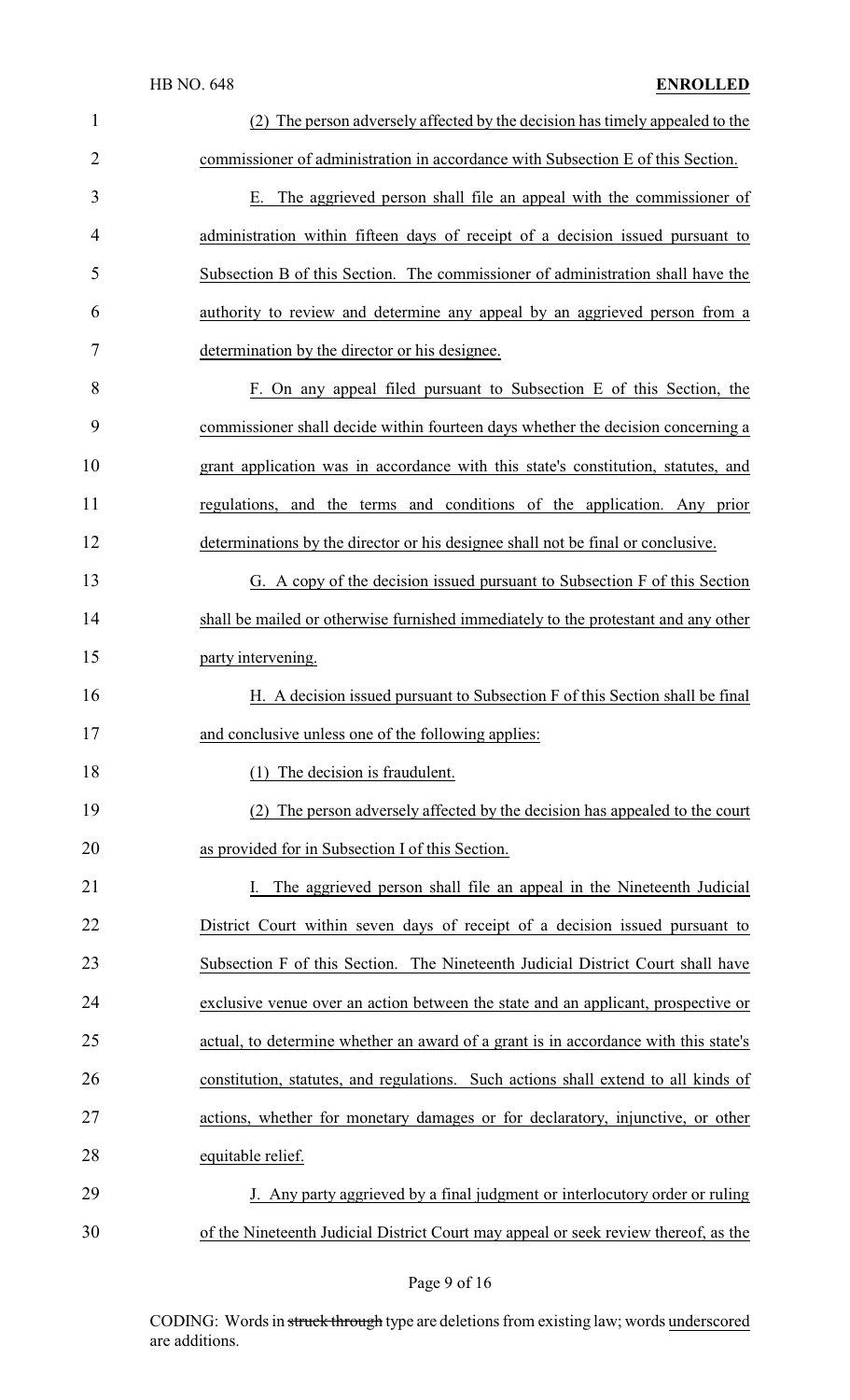| $\mathbf{1}$   | case may be, to the Louisiana Court of Appeal, First Circuit or the Supreme Court       |
|----------------|-----------------------------------------------------------------------------------------|
| $\overline{2}$ | of Louisiana, as otherwise permitted in civil cases by law and the constitution of this |
| 3              | state.                                                                                  |
| 4              | §2370.6. Consultation                                                                   |
| 5              | The office may consult with the Louisiana Department of Economic                        |
| 6              | Development to determine if a broadband project proposed under this Part will           |
| 7              | benefit a potential economic development project relevant to the proposed area          |
| 8              | outlined in the broadband project.                                                      |
| 9              | §2370.7. Scoring                                                                        |
| 10             | A. Applications shall be scored based upon a system that awards a single                |
| 11             | point for criteria considered to be the minimum level for the provision of broadband    |
| 12             | service with additional points awarded to criteria that exceed minimum levels. The      |
| 13             | office shall develop a scoring system in accordance with the following:                 |
| 14             | The office shall give additional points based upon the experience,<br>(1)               |
| 15             | technical ability, and financial wherewithal of the applicant in successfully deploying |
| 16             | and providing broadband service, as well as the proposed amount of matching funds       |
| 17             | committed by the applicant relative to the minimum required amount of twenty            |
| 18             | percent.                                                                                |
| 19             | (2) The office shall give additional points to applicants that provide a letter         |
| 20             | of support from local government.                                                       |
| 21             | The office shall give additional points to projects based upon the<br>(3)               |
| 22             | estimated number of unserved households within the eligible economically distressed     |
| 23             | parish, as determined by the most recent data published by the Federal                  |
| 24             | Communications Commission or any other information available to the office.             |
| 25             | The office shall give additional points to projects that will provide<br>(4)            |
| 26             | broadband service based upon the percentage of the total unserved households within     |
| 27             | the eligible economically distressed parish that the project will serve. The number     |
| 28             | of unserved households shall be determined using the most recent data published by      |
| 29             | the Federal Communications Commission or any other information available to the         |
| 30             | office.                                                                                 |

# Page 10 of 16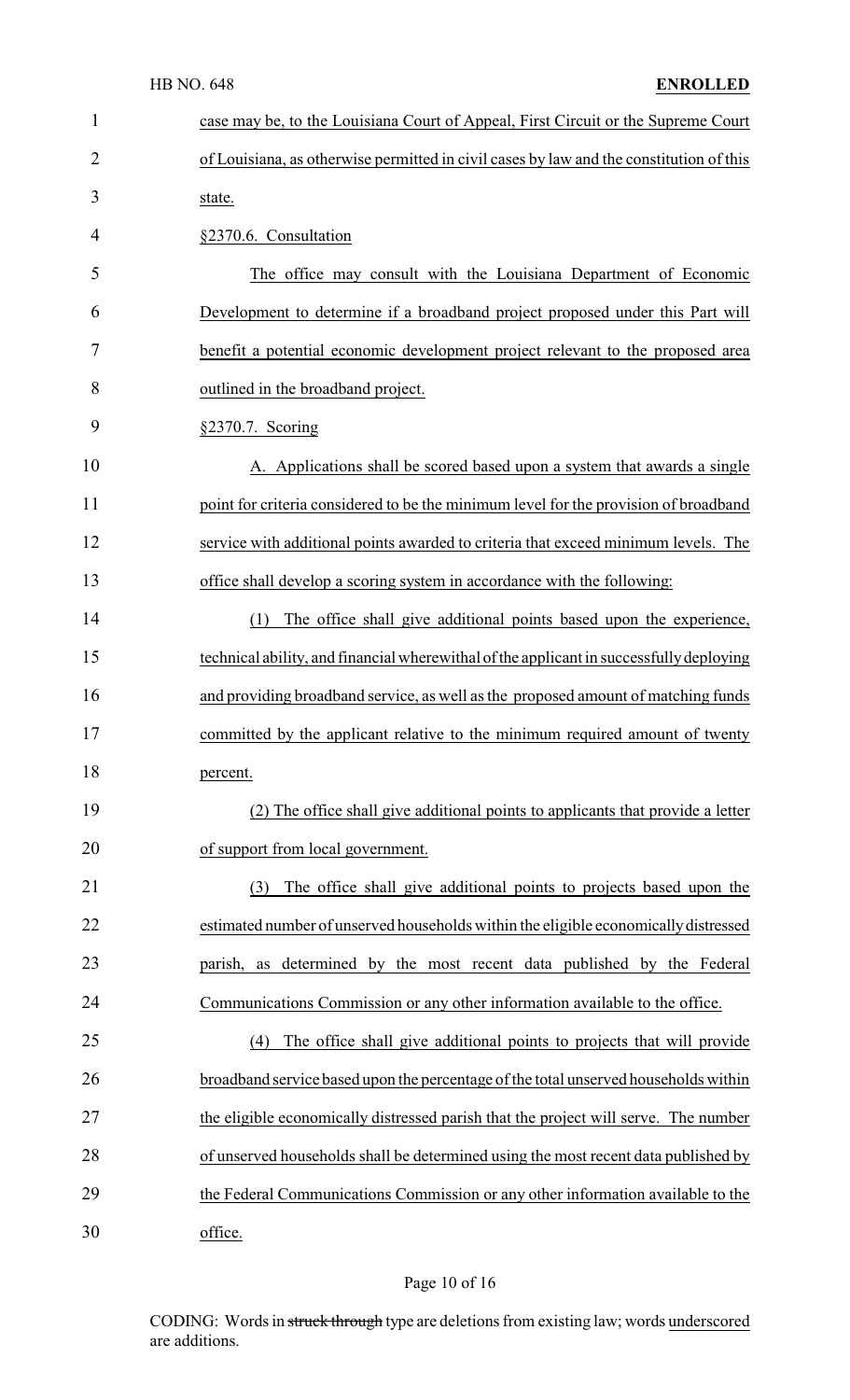| 1  | The office shall give additional points to projects that will provide<br>(5)          |
|----|---------------------------------------------------------------------------------------|
| 2  | broadband service to unserved businesses located within the eligible economically     |
| 3  | distressed parish, as determined by the most recent data published by the Federal     |
| 4  | Communications Commission or any other information available to the office.           |
| 5  | (6) The office shall give additional points based upon the applicant's ability        |
| 6  | to leverage its own or nearby or adjacent broadband service infrastructure in the     |
| 7  | proposed project area, and shall consider the ultimate price to the consumer in       |
| 8  | awarding points.                                                                      |
| 9  | (7) The office shall give additional points to projects receiving funding or          |
| 10 | in-kind contributions from local government for eligible projects within the          |
| 11 | jurisdiction of the local government.                                                 |
| 12 | (8) The office shall give additional points to projects in which the eligible         |
| 13 | grant recipient is a small business entrepreneurship certified by the Hudson          |
| 14 | Initiative, R.S. 39:2001 et seq., or the Veteran Initiative, R.S. 39:2171 et seq., in |
| 15 | accordance with rules promulgated by the office.                                      |
| 16 | (9) The office shall give additional points to projects in which the eligible         |
| 17 | grant recipient commits to a good faith subcontracting plan to contract with or       |
| 18 | employ a small business entrepreneurship certified by the Hudson Initiative, R.S.     |
| 19 | 39:2001 et seq., or the Veteran Initiative, R.S. 39:2171 et seq., to substantially    |
| 20 | participate in the performance of the project, in accordance with rules promulgated   |
| 21 | by the office.                                                                        |
| 22 | The office shall not consider the format of mapping data provided by<br>(10)          |
| 23 | a broadband provider evaluating a grant proposal.                                     |
| 24 | §2370.8. Funding; match requirement                                                   |
| 25 | A. Grant recipients are required to provide matching funds in accordance              |
| 26 | with rules promulgated by the office. A grant recipient shall contribute from its own |
| 27 | funds a minimum of twenty percent of the total estimated cost of the project.         |
| 28 | B.(1) A local government may contribute funding or in-kind contributions              |
| 29 | for use on an eligible project under the provisions of this Part. The contribution of |
| 30 | funding by local government for an eligible project under the provisions of this Part |

# Page 11 of 16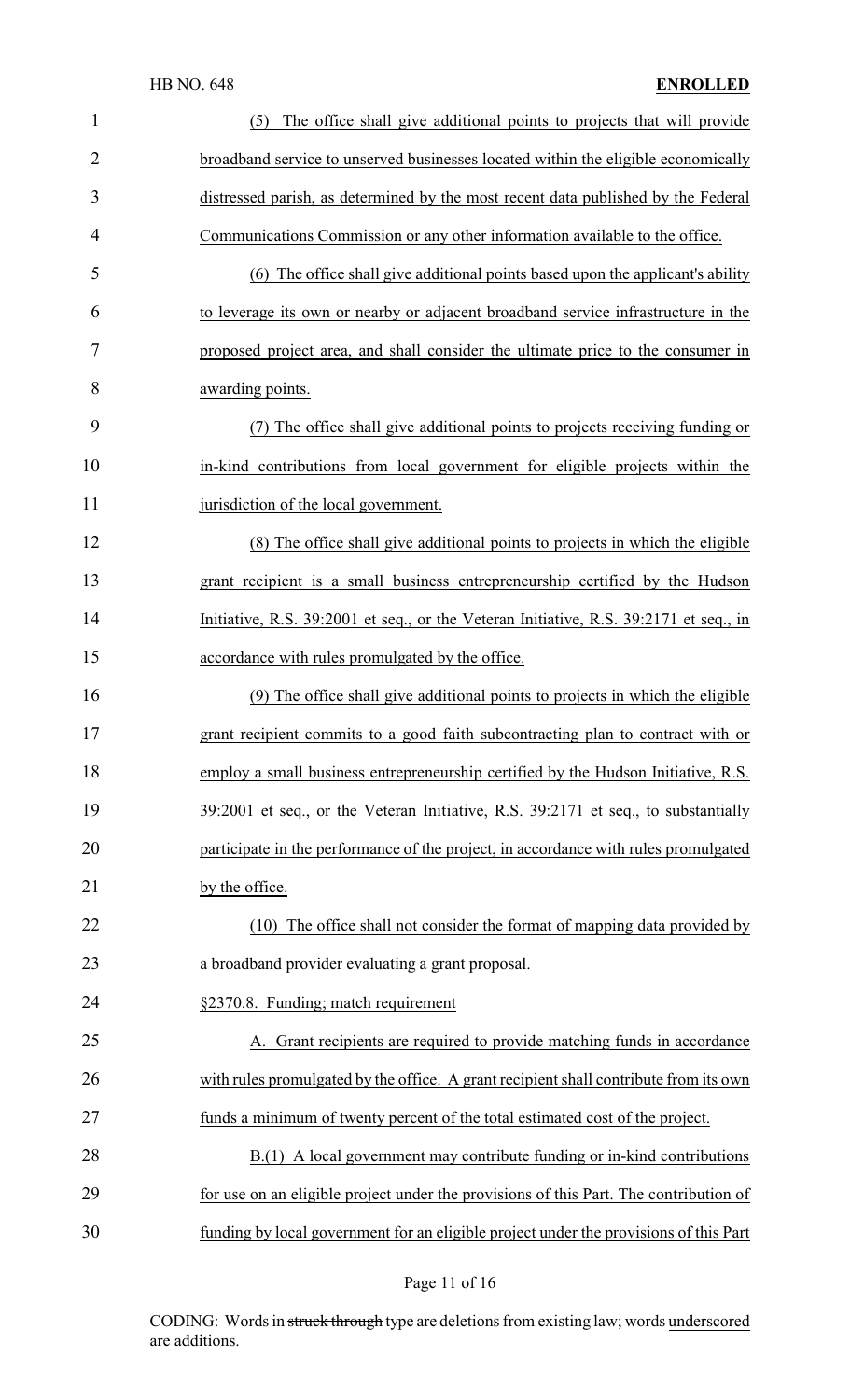| $\mathbf{1}$ | shall not be considered a partnership for providing a covered service under the Local   |
|--------------|-----------------------------------------------------------------------------------------|
| 2            | Government Fair Competition Act.                                                        |
| 3            | (2) A local government shall not make or grant any undue or unreasonable                |
| 4            | preference or advantage to itself or to any provider of broadband service.              |
| 5            | (3) A local government shall apply without discrimination as to itself and to           |
| 6            | any provider the local government's ordinances, rules, and policies, including those    |
| 7            | relating to obligation to serve, access to public right of way, permitting, performance |
| 8            | bonding, reporting, and quality of service.                                             |
| 9            | §2370.9. Compliance during the agreement                                                |
| 10           | The office shall require that grant recipients offer the proposed advertised            |
| 11           | minimum download and minimum upload speeds of twenty-five Mbps download and             |
| 12           | three Mbps upload. Grant recipients that have offered broadband service to at least     |
| 13           | one thousand consumers for a period of at least five consecutive years shall offer      |
| 14           | broadband service at prices consistent with offers to consumers in other areas of the   |
| 15           | state. Any other broadband provider shall ensure that the broadband service is priced   |
| 16           | to consumers at no more than the cost rate identified in the project application, for   |
| 17           | the duration of the five-year service agreement. In calculating cost, the recipient     |
| 18           | may adjust annually, consistent with the annual percentage increase in the Consumer     |
| 19           | Price Index in the preceding year. At least annually, a grant recipient shall provide   |
| 20           | to the office evidence consistent with Federal Communications Commission                |
| 21           | attestation that the grant recipient is making available the proposed advertised speed, |
| 22           | or a faster speed, as contained in the grant agreement. For the duration of the         |
| 23           | agreement, grant recipients shall disclose any changes to data caps.                    |
| 24           | §2370.10. Failure to perform                                                            |
| 25           | A. A grant recipient shall forfeit the amount of the grant received if it fails         |
| 26           | to perform, in material respect, the obligations established in the agreement. Grant    |
| 27           | recipients that fail to provide the minimum advertised connection speed and cost at     |
| 28           | the advertised rate shall forfeit any matching funds, up to the entire amount received  |
| 29           | through the GUMBO program. The office shall use its discretion to determine the         |
| 30           | amount forfeited. A grant recipient that forfeits amounts disbursed under this Part     |

# Page 12 of 16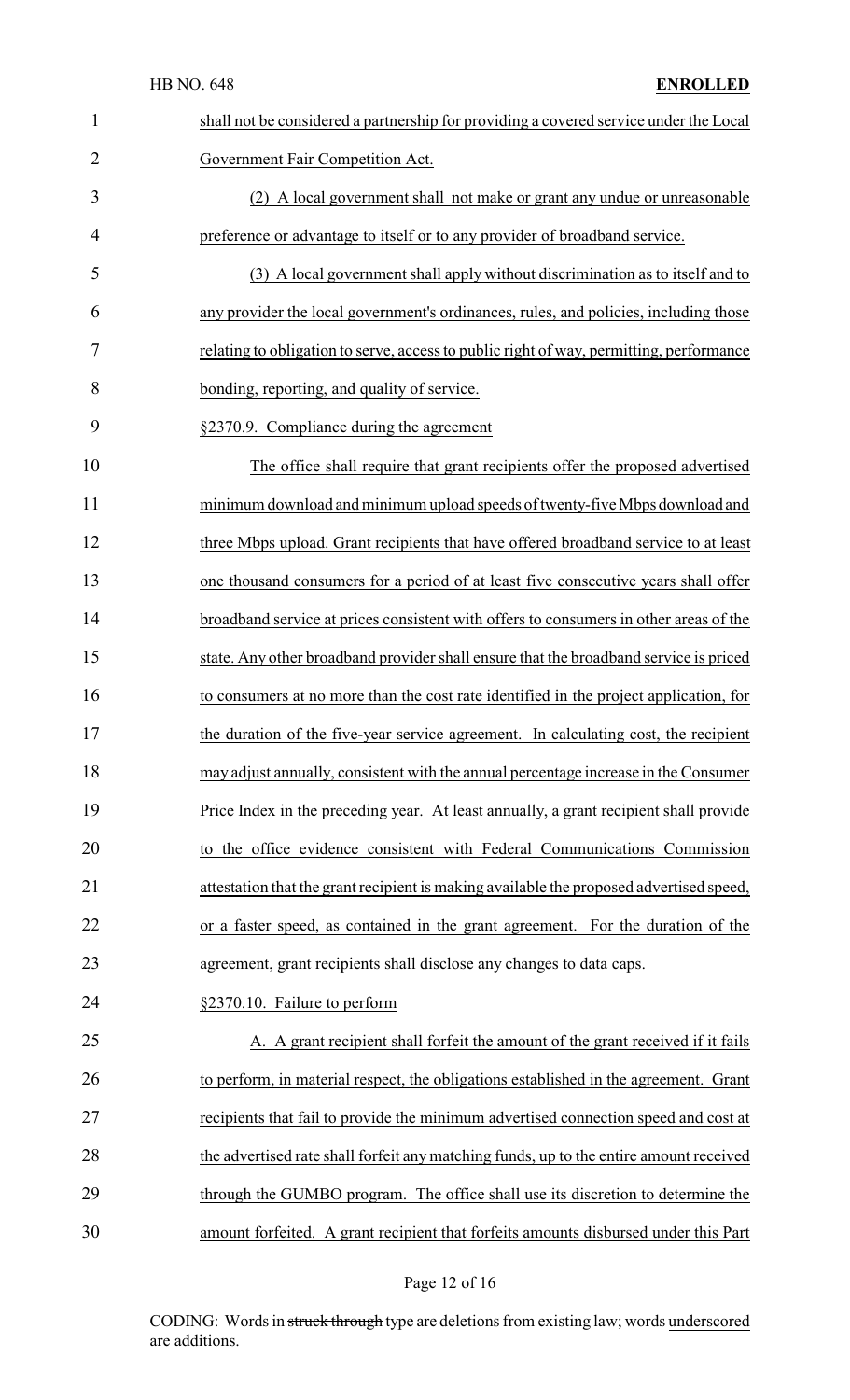| 1              | is liable for up to the amount disbursed plus interest. The number of subscribers that   |
|----------------|------------------------------------------------------------------------------------------|
| $\overline{2}$ | subscribe to broadband services offered by the provider in the project area shall not    |
| 3              | be a measure of performance under the agreement for the purposes of this                 |
| 4              | Subsection.                                                                              |
| 5              | B. A grant recipient shall not be required to forfeit the amount of the grant            |
| 6              | received if it fails to perform due to a natural disaster, an act of God, force majeure, |
| 7              | a catastrophe, pandemic, or such other occurrence over which the grant recipient has     |
| 8              | no control.                                                                              |
| 9              | C. Except as provided for in Subsection B of this Section, if a grant recipient          |
| 10             | fails to perform and fails to return the full forfeited amount required pursuant to this |
| 11             | Section, the ownership and use of the broadband infrastructure funded by the             |
| 12             | GUMBO program shall revert to the division of administration.                            |
| 13             | §2370.11. Receipt and disbursement of federal grant funds                                |
| 14             | The division of administration shall be the designated agency for receipt and            |
| 15             | disbursement of state and federal funds intended for the state for broadband             |
| 16             | expansion or allocated by the state for broadband expansion and shall seek available     |
| 17             | federal grant funds for that purpose. All federal grant funds received for the purpose   |
| 18             | of broadband expansion shall be disbursed in accordance with this Part.                  |
| 19             | §2370.12. Reporting requirements                                                         |
| 20             | Grant recipients shall submit to the office an annual report for each                    |
| 21             | funded project for the duration of the agreement. The report shall include a summary     |
| 22             | of the items contained in the grant agreement and shall also include all of the          |
| 23             | following:                                                                               |
| 24             | (1) The number of residential and commercial locations that have broadband               |
| 25             | access as a result of the project.                                                       |
| 26             | The percentage of end users in the project area who have access to<br>(2)                |
| 27             | broadband service and the percentage of those with access who actually subscribe         |
| 28             | to the broadband service.                                                                |

# Page 13 of 16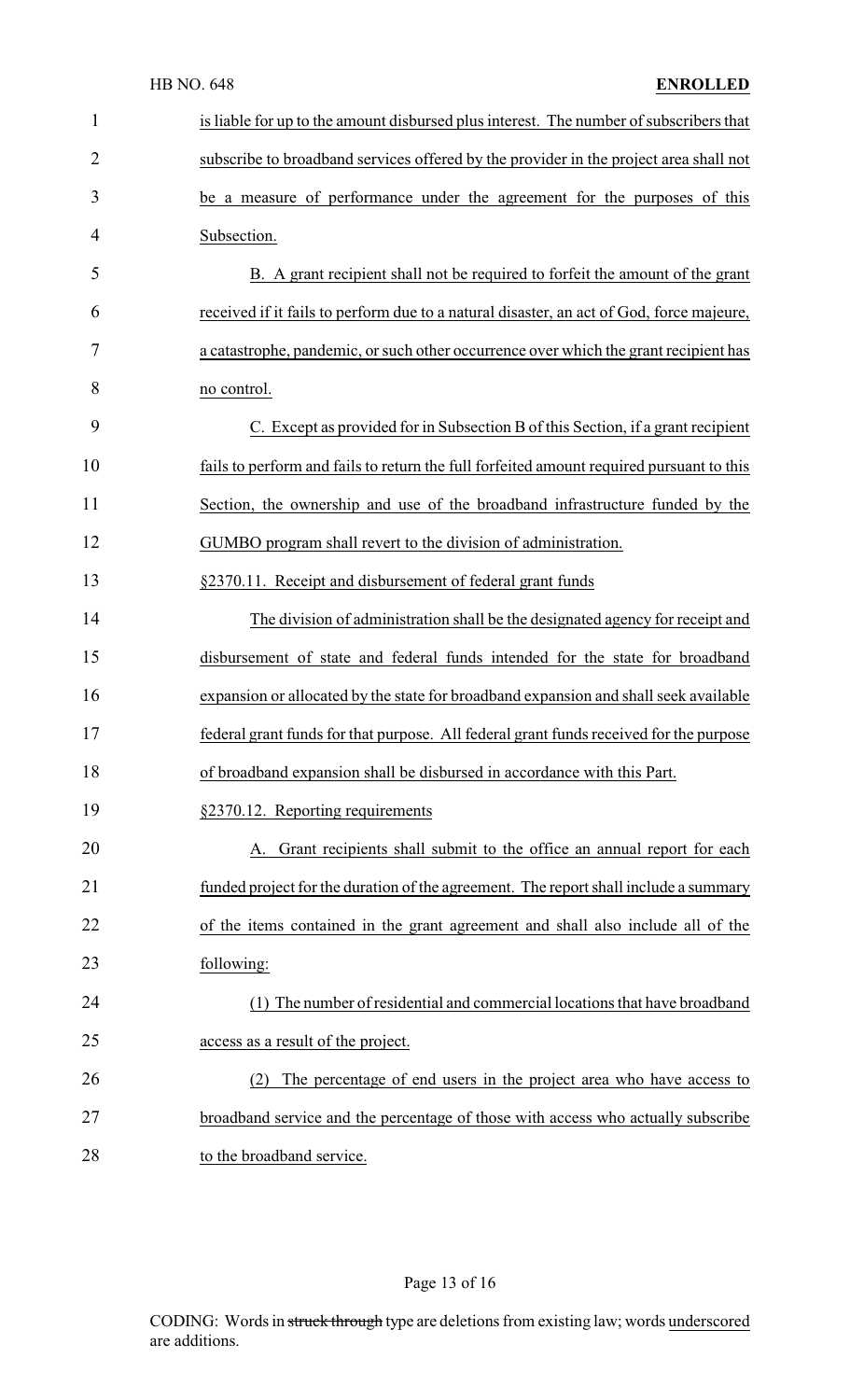| $\mathbf{1}$   | The average monthly subscription rate for residential and commercial<br>(3)         |
|----------------|-------------------------------------------------------------------------------------|
| $\overline{2}$ | broadband service in the project area.                                              |
| 3              | (4) Any right-of-way fees or permit fees paid to local government, state            |
| 4              | government, railroad, private entity or person during the fulfillment of the grant  |
| 5              | awarded pursuant to this Part.                                                      |
| 6              | (5) Any delays encountered when obtaining a right-of-way permission.                |
| 7              | B. The office shall submit an annual report to the House Committee on               |
| 8              | Commerce, Senate Committee on Commerce, Consumer Protection, and                    |
| 9              | International Affairs, and the Joint Legislative Committee on Technology and        |
| 10             | Cybersecurity on or before September thirtieth of each calendar year. The report    |
| 11             | shall contain all of the following:                                                 |
| 12             | The number of grant projects applied for and the number of grant<br>(1)             |
| 13             | agreements entered into.                                                            |
| 14             | (2) A timeline for each grant agreement and the number of households,               |
| 15             | businesses, agriculture operations, and community anchor points expected to benefit |
| 16             | from each agreement.                                                                |
| 17             | (3) The amount of matching funds required for each agreement and the total          |
| 18             | amount of investment.                                                               |
| 19             | (4) A summary of areas receiving grants that are now being provided                 |
| 20             | broadband service and the advertised broadband speeds and corresponding costs for   |
| 21             | those areas.                                                                        |
| 22             | Any breaches of agreements, grant fund forfeitures, or subsequent<br>(5)            |
| 23             | reductions or refunds of matching funds.                                            |
| 24             | Any recommendations for the GUMBO program, including better<br>(6)                  |
| 25             | sources and methods for improving outcomes and accountability.                      |
| 26             | §2370.13. Administration fee                                                        |
| 27             | The office may use up to one percent of the appropriated funds to administer        |
| 28             | the GUMBO program.                                                                  |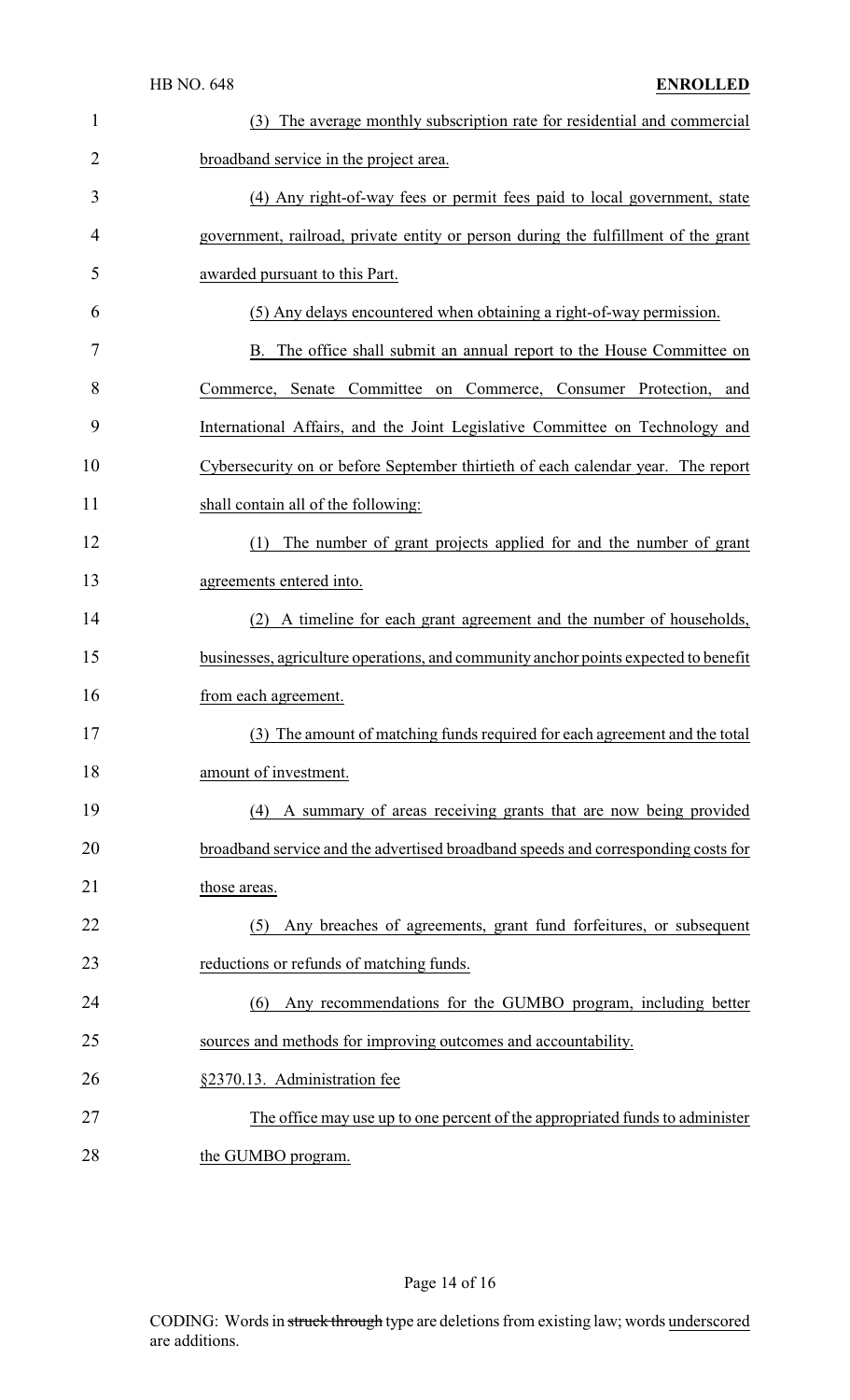| $\mathbf 1$    | §2370.14. Rules                                                                         |
|----------------|-----------------------------------------------------------------------------------------|
| $\overline{2}$ | A. The office shall promulgate rules necessary to carry out the provisions of           |
| 3              | this Part in accordance with the provisions of the Administrative Procedure Act.        |
| 4              | B. In administering the program, the office shall not include consideration             |
| 5              | of any new or additional regulatory obligations beyond those provided in this Part      |
| 6              | and any other applicable law.                                                           |
| 7              | C. Grants solicited and awarded pursuant to the GUMBO program shall not                 |
| 8              | be subject to the provisions of the Louisiana Procurement Code, R.S. 39:1551 et seq.    |
| 9              | or the Public Bid Law, R.S. 38:2181 et seq. The office shall devise and implement       |
| 10             | alternate procurement methods to identify and award on the basis of best value,         |
| 11             | soliciting applications and scoring product features, cost, and technical factors in    |
| 12             | accordance with this Part.                                                              |
| 13             | §2370.15. Reimbursement for grantees                                                    |
| 14             | Initial funding of ten percent shall be distributed to a grantee once the grantee       |
| 15             | has demonstrated that ten percent of the project has been completed. Thereafter,        |
| 16             | payments shall be distributed as follows: thirty-five percent completion, sixty percent |
| 17             | completion, eighty-five percent completion, and the final fifteen percent payment       |
| 18             | shall not be paid without an approved completion report. Invoice for final payment      |
| 19             | shall be submitted within ninety days of completion date. All invoices are subject      |
| 20             | to audit for three years from the completion date.                                      |
| 21             | §2370.16. Records; limitations                                                          |
| 22             | Notwithstanding any provision of this Part to the contrary, all records related         |
| 23             | to the GUMBO program shall be public records as provided by the Public Records          |
| 24             | Law, except the following:                                                              |
| 25             | (1) A provider's trade secret and proprietary information, including coverage           |
| 26             | data, maps, and shapefiles.                                                             |
| 27             | Information regarding unserved coverage areas not yet awarded or<br>(2)                 |
| 28             | announced.                                                                              |
| 29             | (3) Applications pending evaluation.                                                    |

# Page 15 of 16